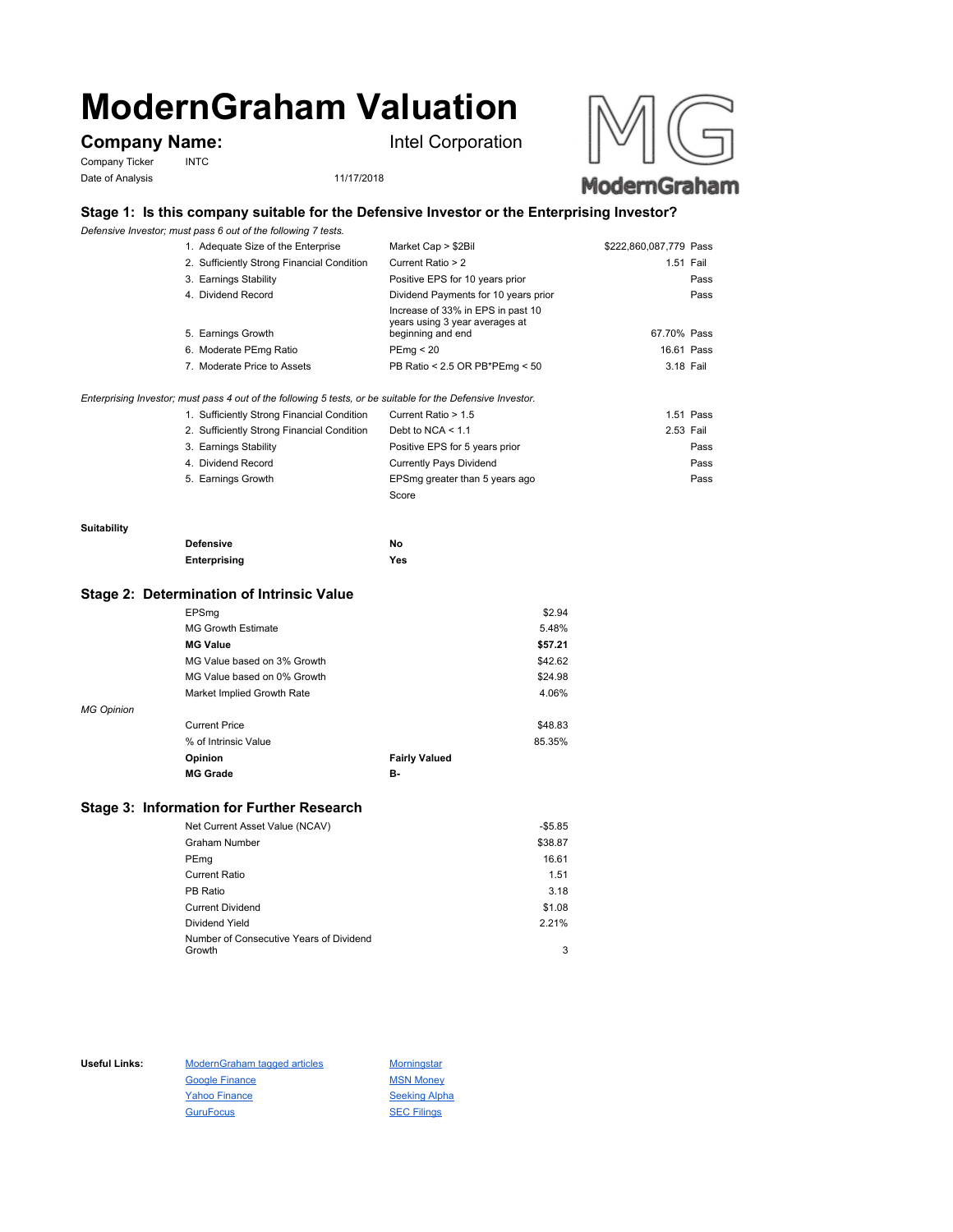| <b>EPS History</b> |        | <b>EPSmg History</b>                 |                   |
|--------------------|--------|--------------------------------------|-------------------|
| Next Fiscal Year   |        |                                      |                   |
| Estimate           |        | \$4.56 Next Fiscal Year Estimate     | \$2.94            |
| Dec2017            | \$1.99 | Dec2017                              | \$2.13            |
| Dec2016            | \$2.12 | Dec2016                              | \$2.18            |
| Dec2015            | \$2.33 | Dec2015                              | \$2.21            |
| Dec2014            | \$2.31 | Dec2014                              | \$2.15            |
| Dec2013            | \$1.89 | Dec2013                              | \$2.00            |
| Dec2012            | \$2.13 | Dec2012                              | \$1.91            |
| Dec2011            | \$2.39 | Dec2011                              | \$1.69            |
| Dec2010            | \$2.01 | Dec2010                              | \$1.27            |
| Dec2009            | \$0.77 | Dec2009                              | \$0.95            |
| Dec2008            | \$0.92 | Dec2008                              | \$1.06            |
| Dec2007            | \$1.18 | Dec2007                              | \$1.11            |
| Dec2006            | \$0.86 | Dec2006                              | \$1.04            |
| Dec2005            | \$1.40 | Dec2005                              | \$1.02            |
| Dec2004            | \$1.16 | Dec2004                              | \$0.83            |
| Dec2003            | \$0.85 | Dec2003                              | \$0.72            |
| Dec2002            | \$0.46 | Dec2002                              | \$0.70            |
| Dec2001            |        | \$0.19 Balance Sheet Information     | 9/1/2018          |
| Dec2000            |        | \$1.51 Total Current Assets          | \$29,590,000,000  |
| Dec1999            |        | \$1.05 Total Current Liabilities     | \$19,574,000,000  |
| Dec1998            |        | \$0.87 Long-Term Debt                | \$25,338,000,000  |
|                    |        | <b>Total Assets</b>                  | \$128,242,000,000 |
|                    |        | <b>Intangible Assets</b>             | \$36,513,000,000  |
|                    |        | <b>Total Liabilities</b>             | \$56,759,000,000  |
|                    |        | Sharee Outetanding (Diluted Average) | A GAR OOO OOO     |